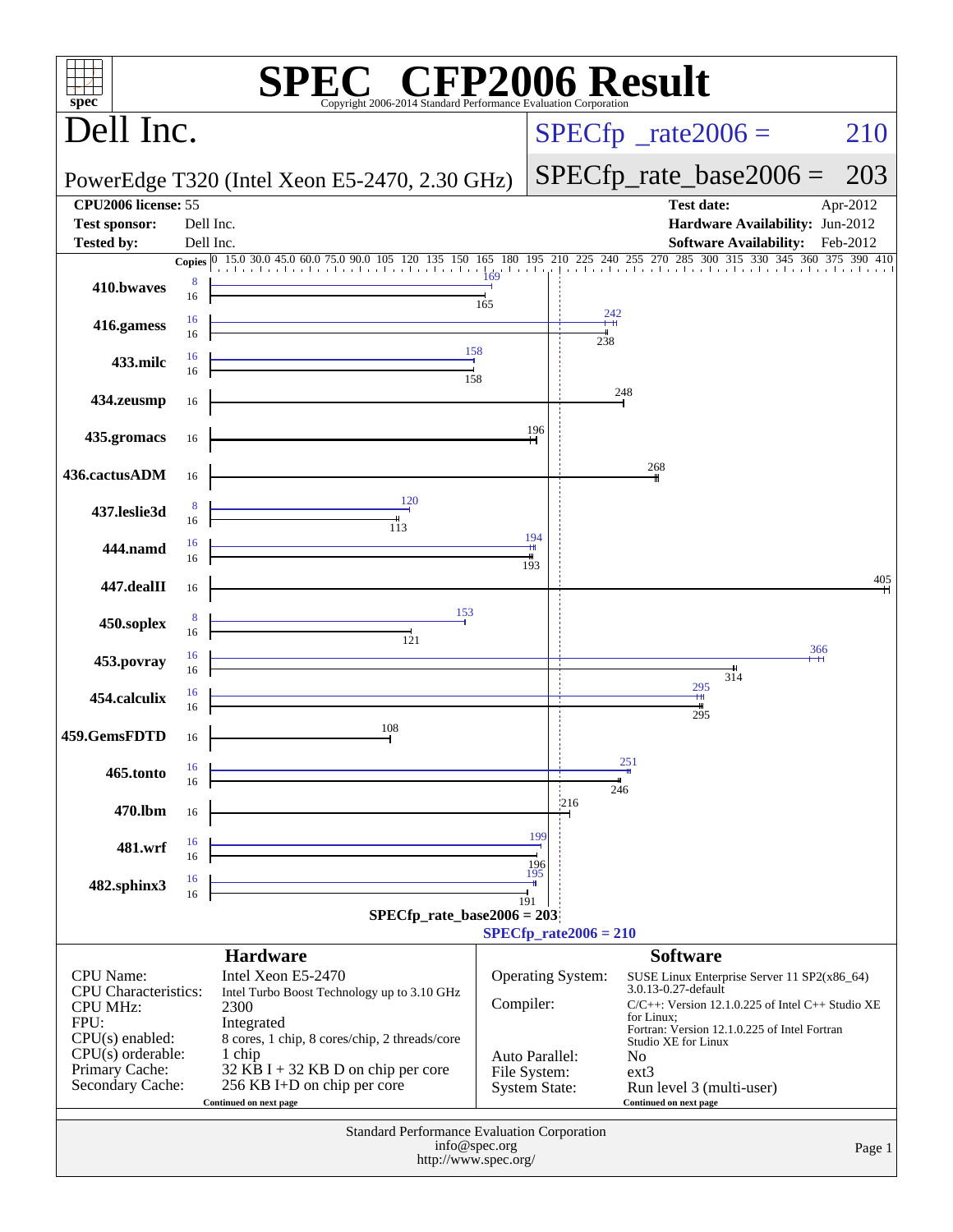

## Dell Inc.

#### $SPECTp_rate2006 = 210$

#### PowerEdge T320 (Intel Xeon E5-2470, 2.30 GHz)

# [SPECfp\\_rate\\_base2006 =](http://www.spec.org/auto/cpu2006/Docs/result-fields.html#SPECfpratebase2006) 203

**[CPU2006 license:](http://www.spec.org/auto/cpu2006/Docs/result-fields.html#CPU2006license)** 55 **[Test date:](http://www.spec.org/auto/cpu2006/Docs/result-fields.html#Testdate)** Apr-2012 **[Test sponsor:](http://www.spec.org/auto/cpu2006/Docs/result-fields.html#Testsponsor)** Dell Inc. **[Hardware Availability:](http://www.spec.org/auto/cpu2006/Docs/result-fields.html#HardwareAvailability)** Jun-2012 **[Tested by:](http://www.spec.org/auto/cpu2006/Docs/result-fields.html#Testedby)** Dell Inc. **[Software Availability:](http://www.spec.org/auto/cpu2006/Docs/result-fields.html#SoftwareAvailability)** Feb-2012

[L3 Cache:](http://www.spec.org/auto/cpu2006/Docs/result-fields.html#L3Cache) 20 MB I+D on chip per chip<br>Other Cache: None [Other Cache:](http://www.spec.org/auto/cpu2006/Docs/result-fields.html#OtherCache) [Memory:](http://www.spec.org/auto/cpu2006/Docs/result-fields.html#Memory) 48 GB (6 x 8 GB 2Rx4 PC3-12800R-11, ECO) [Disk Subsystem:](http://www.spec.org/auto/cpu2006/Docs/result-fields.html#DiskSubsystem) 1 x 300 GB 15000 RPM SAS [Other Hardware:](http://www.spec.org/auto/cpu2006/Docs/result-fields.html#OtherHardware) None

| С | <b>Base Pointers:</b><br>Peak Pointers:<br>Other Software: | $32/64$ -bit<br>$32/64$ -bit<br>None |
|---|------------------------------------------------------------|--------------------------------------|
|   |                                                            |                                      |

| <b>Results Table</b>                                                                                     |               |                |       |                |       |                |             |               |                |              |                |              |                |              |
|----------------------------------------------------------------------------------------------------------|---------------|----------------|-------|----------------|-------|----------------|-------------|---------------|----------------|--------------|----------------|--------------|----------------|--------------|
|                                                                                                          | <b>Base</b>   |                |       |                |       |                | <b>Peak</b> |               |                |              |                |              |                |              |
| <b>Benchmark</b>                                                                                         | <b>Copies</b> | <b>Seconds</b> | Ratio | <b>Seconds</b> | Ratio | <b>Seconds</b> | Ratio       | <b>Copies</b> | <b>Seconds</b> | <b>Ratio</b> | <b>Seconds</b> | <b>Ratio</b> | <b>Seconds</b> | <b>Ratio</b> |
| 410.bwayes                                                                                               | 16            | 1318           | 165   | 1319           | 165   | 1319           | 165         |               | 643            | 169          | 643            | 169          | 643            | 169          |
| 416.gamess                                                                                               | 16            | 1312           | 239   | 1319           | 237   | 1318           | 238         | 16            | 1295           | 242          | 1321           | 237          | 1283           | 244          |
| $433$ .milc                                                                                              | 16            | 928            | 158   | 930            | 158   | 929            | 158         | 16            | 928            | 158          | 928            | 158          | 928            | 158          |
| 434.zeusmp                                                                                               | 16            | 587            | 248   | 586            | 248   | 586            | 248         | 16            | 587            | 248          | 586            | 248          | 586            | 248          |
| 435.gromacs                                                                                              | 16            | 582            | 196   | 594            | 192   | 584            | 196         | 16            | 582            | 196          | 594            | 192          | 584            | 196          |
| 436.cactusADM                                                                                            | 16            | 711            | 269   | 716            | 267   | 713            | 268         | 16            | 711            | 269          | 716            | 267          | 713            | 268          |
| 437.leslie3d                                                                                             | 16            | 1347           | 112   | 1329           | 113   | 1331           | 113         |               | 628            | <b>120</b>   | 629            | 120          | 628            | 120          |
| 444.namd                                                                                                 | 16            | 662            | 194   | 670            | 192   | 666            | 193         | 16            | 661            | 194          | 668            | 192          | 659            | 195          |
| 447.dealII                                                                                               | 16            | 452            | 405   | 449            | 408   | 452            | 405         | 16            | 452            | 405          | 449            | 408          | 452            | 405          |
| 450.soplex                                                                                               | 16            | 1105           | 121   | 1105           | 121   | 1106           | 121         | 8             | 436            | 153          | 436            | 153          | 437            | 153          |
| 453.povray                                                                                               | 16            | 271            | 314   | 271            | 314   | 269            | 316         | 16            | 236            | 360          | 233            | 366          | 231            | 369          |
| 454.calculix                                                                                             | 16            | 447            | 295   | 446            | 296   | 449            | 294         | 16            | 445            | 296          | 451            | 292          | 448            | 295          |
| 459.GemsFDTD                                                                                             | 16            | 1573           | 108   | 1573           | 108   | 1571           | 108         | 16            | 1573           | 108          | 1573           | 108          | 1571           | 108          |
| 465.tonto                                                                                                | 16            | 643            | 245   | 639            | 247   | 640            | 246         | 16            | 626            | 251          | 628            | 251          | 623            | 253          |
| 470.1bm                                                                                                  | 16            | 1018           | 216   | 1017           | 216   | 1019           | 216         | 16            | 1018           | 216          | 1017           | 216          | 1019           | 216          |
| 481.wrf                                                                                                  | 16            | 911            | 196   | 911            | 196   | 911            | 196         | 16            | 901            | 198          | 900            | 199          | 900            | <u>199</u>   |
| 482.sphinx3                                                                                              | 16            | 1637           | 191   | 1637           | 191   | 1639           | 190         | 16            | 1607           | 194          | 1593           | 196          | 1599           | <b>195</b>   |
| Results appear in the order in which they were run. Bold underlined text indicates a median measurement. |               |                |       |                |       |                |             |               |                |              |                |              |                |              |

#### **[Submit Notes](http://www.spec.org/auto/cpu2006/Docs/result-fields.html#SubmitNotes)**

 The numactl mechanism was used to bind copies to processors. The config file option 'submit' was used to generate numactl commands to bind each copy to a specific processor. For details, please see the config file.

#### **[Operating System Notes](http://www.spec.org/auto/cpu2006/Docs/result-fields.html#OperatingSystemNotes)**

Stack size set to unlimited using "ulimit -s unlimited"

#### **[Platform Notes](http://www.spec.org/auto/cpu2006/Docs/result-fields.html#PlatformNotes)**

 CPU Power Management set to Maximum Performance Memory Frequency set to Maximum Performance Turbo Boost set to Enabled

Continued on next page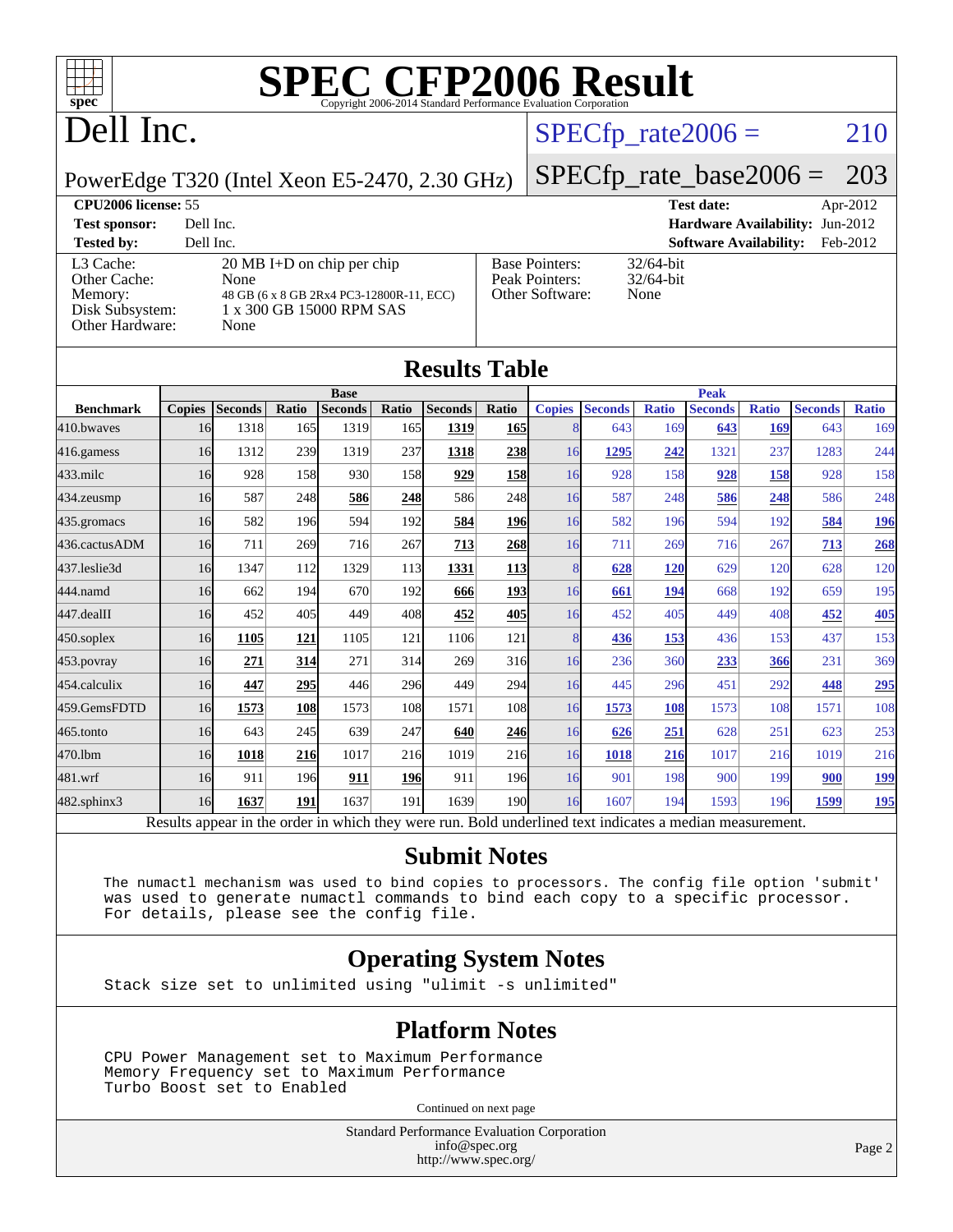## Dell Inc.

 $SPECTp\_rate2006 = 210$ 

PowerEdge T320 (Intel Xeon E5-2470, 2.30 GHz)

**[Test sponsor:](http://www.spec.org/auto/cpu2006/Docs/result-fields.html#Testsponsor)** Dell Inc. **[Hardware Availability:](http://www.spec.org/auto/cpu2006/Docs/result-fields.html#HardwareAvailability)** Jun-2012 **[Tested by:](http://www.spec.org/auto/cpu2006/Docs/result-fields.html#Testedby)** Dell Inc. **[Software Availability:](http://www.spec.org/auto/cpu2006/Docs/result-fields.html#SoftwareAvailability)** Feb-2012

[SPECfp\\_rate\\_base2006 =](http://www.spec.org/auto/cpu2006/Docs/result-fields.html#SPECfpratebase2006) 203 **[CPU2006 license:](http://www.spec.org/auto/cpu2006/Docs/result-fields.html#CPU2006license)** 55 **[Test date:](http://www.spec.org/auto/cpu2006/Docs/result-fields.html#Testdate)** Apr-2012

**[Platform Notes \(Continued\)](http://www.spec.org/auto/cpu2006/Docs/result-fields.html#PlatformNotes)**

 C States/C1E set to Enabled Sysinfo program /root/CPU2006-1.2/config/sysinfo.rev6800 \$Rev: 6800 \$ \$Date:: 2011-10-11 #\$ 6f2ebdff5032aaa42e583f96b07f99d3 running on T320 Fri Apr 20 11:27:38 2012 This section contains SUT (System Under Test) info as seen by some common utilities. To remove or add to this section, see: <http://www.spec.org/cpu2006/Docs/config.html#sysinfo> From /proc/cpuinfo model name : Intel(R) Xeon(R) CPU E5-2470 0 @ 2.30GHz 1 "physical id"s (chips) 16 "processors" cores, siblings (Caution: counting these is hw and system dependent. The following excerpts from /proc/cpuinfo might not be reliable. Use with caution.) cpu cores : 8 siblings : 16 physical 0: cores 0 1 2 3 4 5 6 7 cache size : 20480 KB From /proc/meminfo MemTotal: 49381732 kB HugePages\_Total: 0<br>Hugepagesize: 2048 kB Hugepagesize: /usr/bin/lsb\_release -d SUSE Linux Enterprise Server 11 (x86\_64) From /etc/\*release\* /etc/\*version\* SuSE-release: SUSE Linux Enterprise Server 11 (x86\_64) VERSION = 11 PATCHLEVEL = 2 uname -a: Linux T320 3.0.13-0.27-default #1 SMP Wed Feb 15 13:33:49 UTC 2012 (d73692b) x86\_64 x86\_64 x86\_64 GNU/Linux run-level 3 Apr 19 22:11 last=S SPEC is set to: /root/CPU2006-1.2 Filesystem Type Size Used Avail Use% Mounted on<br>
/dev/sda2 ext3 226G 25G 190G 12% / 25G 190G 12% / Additional information from dmidecode: (End of data from sysinfo program)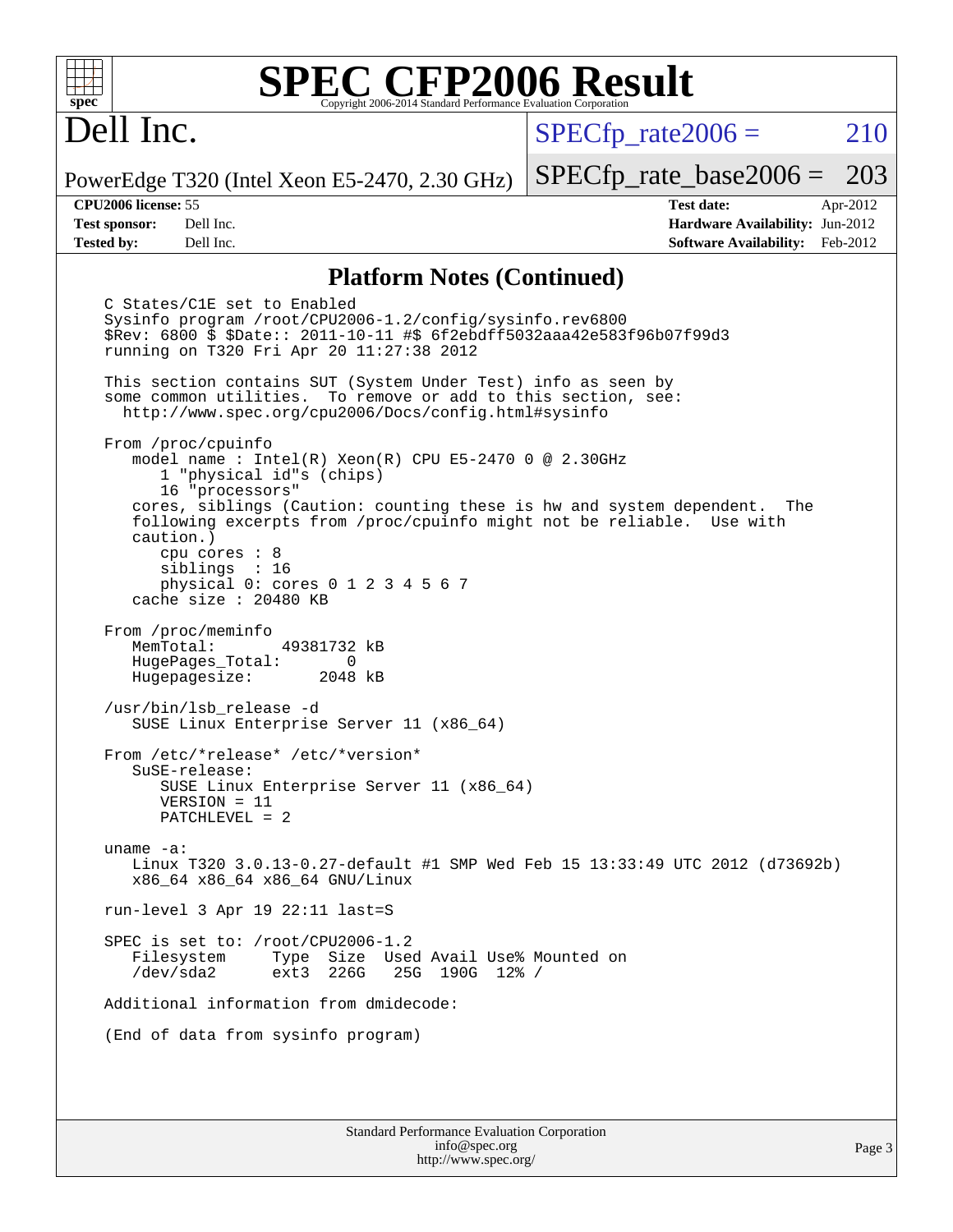| spec <sup>®</sup>                                                                                                                                                                                                                                                                                                                                                                                                                                                                                                                                                            | Copyright 2006-2014 Standard Performance Evaluation Corporatio      | <b>SPEC CFP2006 Result</b>                                                                                    |  |  |  |  |  |  |  |
|------------------------------------------------------------------------------------------------------------------------------------------------------------------------------------------------------------------------------------------------------------------------------------------------------------------------------------------------------------------------------------------------------------------------------------------------------------------------------------------------------------------------------------------------------------------------------|---------------------------------------------------------------------|---------------------------------------------------------------------------------------------------------------|--|--|--|--|--|--|--|
| Dell Inc.                                                                                                                                                                                                                                                                                                                                                                                                                                                                                                                                                                    |                                                                     | $SPECfp\_rate2006 =$<br>210                                                                                   |  |  |  |  |  |  |  |
| PowerEdge T320 (Intel Xeon E5-2470, 2.30 GHz)                                                                                                                                                                                                                                                                                                                                                                                                                                                                                                                                |                                                                     | 203<br>$SPECfp_rate\_base2006 =$                                                                              |  |  |  |  |  |  |  |
| CPU2006 license: 55<br>Dell Inc.<br><b>Test sponsor:</b><br>Dell Inc.<br><b>Tested by:</b>                                                                                                                                                                                                                                                                                                                                                                                                                                                                                   |                                                                     | <b>Test date:</b><br>Apr-2012<br>Hardware Availability: Jun-2012<br><b>Software Availability:</b><br>Feb-2012 |  |  |  |  |  |  |  |
| <b>General Notes</b>                                                                                                                                                                                                                                                                                                                                                                                                                                                                                                                                                         |                                                                     |                                                                                                               |  |  |  |  |  |  |  |
| Environment variables set by runspec before the start of the run:<br>$LD_LIBRARY_PATH = "/root/CPU2006-1.2/libs/32://root/CPU2006-1.2/libs/64"$                                                                                                                                                                                                                                                                                                                                                                                                                              |                                                                     |                                                                                                               |  |  |  |  |  |  |  |
| Binaries compiled on a system with 1x Core i7-860 CPU + 8GB<br>memory using RHEL5.5<br>Transparent Huge Pages enabled with:<br>echo always > /sys/kernel/mm/transparent_hugepage/enabled<br>Filesystem page cache cleared with:<br>echo 1><br>/proc/sys/vm/drop_caches<br>runspec command invoked through numactl i.e.:<br>numactl --interleave=all runspec <etc><br/>The Dell PowerEdge T320 and<br/>the Bull NovaScale T820 F3 models are electronically equivalent.<br/>The results have been measured on a Dell PowerEdge T320 model</etc>                               |                                                                     |                                                                                                               |  |  |  |  |  |  |  |
|                                                                                                                                                                                                                                                                                                                                                                                                                                                                                                                                                                              | <b>Base Compiler Invocation</b>                                     |                                                                                                               |  |  |  |  |  |  |  |
| C benchmarks:<br>icc<br>$-m64$                                                                                                                                                                                                                                                                                                                                                                                                                                                                                                                                               |                                                                     |                                                                                                               |  |  |  |  |  |  |  |
| $C_{++}$ benchmarks:<br>icpc -m64                                                                                                                                                                                                                                                                                                                                                                                                                                                                                                                                            |                                                                     |                                                                                                               |  |  |  |  |  |  |  |
| Fortran benchmarks:<br>ifort -m64                                                                                                                                                                                                                                                                                                                                                                                                                                                                                                                                            |                                                                     |                                                                                                               |  |  |  |  |  |  |  |
| Benchmarks using both Fortran and C:<br>$-m64$ ifort $-m64$<br>icc                                                                                                                                                                                                                                                                                                                                                                                                                                                                                                           |                                                                     |                                                                                                               |  |  |  |  |  |  |  |
|                                                                                                                                                                                                                                                                                                                                                                                                                                                                                                                                                                              | <b>Base Portability Flags</b>                                       |                                                                                                               |  |  |  |  |  |  |  |
| 410.bwaves: -DSPEC_CPU_LP64<br>416.gamess: -DSPEC_CPU_LP64<br>433.milc: -DSPEC_CPU_LP64<br>434.zeusmp: - DSPEC_CPU_LP64<br>435.gromacs: -DSPEC_CPU_LP64 -nofor_main<br>436.cactusADM: -DSPEC_CPU_LP64 -nofor_main<br>437.leslie3d: - DSPEC CPU LP64<br>444.namd: -DSPEC_CPU_LP64<br>447.dealII: -DSPEC_CPU_LP64<br>450.soplex: -DSPEC_CPU_LP64<br>453.povray: -DSPEC_CPU_LP64<br>454.calculix: -DSPEC_CPU_LP64<br>459.GemsFDTD: - DSPEC_CPU_LP64<br>465.tonto: -DSPEC_CPU_LP64<br>470.1bm: -DSPEC_CPU_LP64<br>481.wrf: -DSPEC_CPU_LP64 -DSPEC_CPU_CASE_FLAG -DSPEC_CPU_LINUX | -nofor main<br>Continued on next page                               |                                                                                                               |  |  |  |  |  |  |  |
|                                                                                                                                                                                                                                                                                                                                                                                                                                                                                                                                                                              | <b>Standard Performance Evaluation Corporation</b><br>info@spec.org | Page 4                                                                                                        |  |  |  |  |  |  |  |
|                                                                                                                                                                                                                                                                                                                                                                                                                                                                                                                                                                              | http://www.spec.org/                                                |                                                                                                               |  |  |  |  |  |  |  |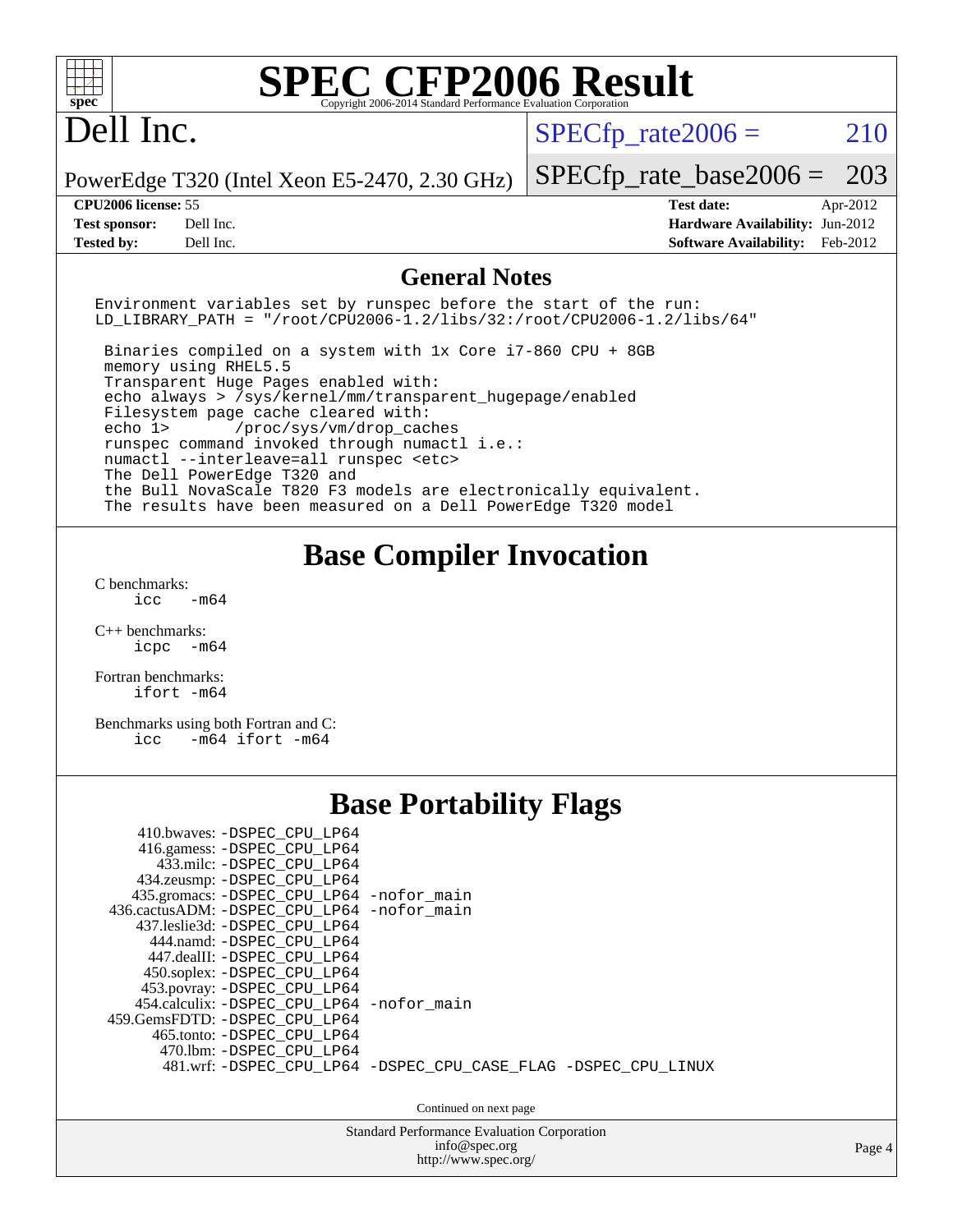

## Dell Inc.

 $SPECTp\_rate2006 = 210$ 

PowerEdge T320 (Intel Xeon E5-2470, 2.30 GHz) [SPECfp\\_rate\\_base2006 =](http://www.spec.org/auto/cpu2006/Docs/result-fields.html#SPECfpratebase2006) 203

**[CPU2006 license:](http://www.spec.org/auto/cpu2006/Docs/result-fields.html#CPU2006license)** 55 **[Test date:](http://www.spec.org/auto/cpu2006/Docs/result-fields.html#Testdate)** Apr-2012 **[Test sponsor:](http://www.spec.org/auto/cpu2006/Docs/result-fields.html#Testsponsor)** Dell Inc. **[Hardware Availability:](http://www.spec.org/auto/cpu2006/Docs/result-fields.html#HardwareAvailability)** Jun-2012 **[Tested by:](http://www.spec.org/auto/cpu2006/Docs/result-fields.html#Testedby)** Dell Inc. **[Software Availability:](http://www.spec.org/auto/cpu2006/Docs/result-fields.html#SoftwareAvailability)** Feb-2012

### **[Base Portability Flags \(Continued\)](http://www.spec.org/auto/cpu2006/Docs/result-fields.html#BasePortabilityFlags)**

482.sphinx3: [-DSPEC\\_CPU\\_LP64](http://www.spec.org/cpu2006/results/res2012q3/cpu2006-20120703-23463.flags.html#suite_basePORTABILITY482_sphinx3_DSPEC_CPU_LP64)

### **[Base Optimization Flags](http://www.spec.org/auto/cpu2006/Docs/result-fields.html#BaseOptimizationFlags)**

[C benchmarks](http://www.spec.org/auto/cpu2006/Docs/result-fields.html#Cbenchmarks):

[-xAVX](http://www.spec.org/cpu2006/results/res2012q3/cpu2006-20120703-23463.flags.html#user_CCbase_f-xAVX) [-ipo](http://www.spec.org/cpu2006/results/res2012q3/cpu2006-20120703-23463.flags.html#user_CCbase_f-ipo) [-O3](http://www.spec.org/cpu2006/results/res2012q3/cpu2006-20120703-23463.flags.html#user_CCbase_f-O3) [-no-prec-div](http://www.spec.org/cpu2006/results/res2012q3/cpu2006-20120703-23463.flags.html#user_CCbase_f-no-prec-div) [-static](http://www.spec.org/cpu2006/results/res2012q3/cpu2006-20120703-23463.flags.html#user_CCbase_f-static) [-opt-prefetch](http://www.spec.org/cpu2006/results/res2012q3/cpu2006-20120703-23463.flags.html#user_CCbase_f-opt-prefetch) [-auto-p32](http://www.spec.org/cpu2006/results/res2012q3/cpu2006-20120703-23463.flags.html#user_CCbase_f-auto-p32) [-ansi-alias](http://www.spec.org/cpu2006/results/res2012q3/cpu2006-20120703-23463.flags.html#user_CCbase_f-ansi-alias) [-opt-mem-layout-trans=3](http://www.spec.org/cpu2006/results/res2012q3/cpu2006-20120703-23463.flags.html#user_CCbase_f-opt-mem-layout-trans_a7b82ad4bd7abf52556d4961a2ae94d5)

[C++ benchmarks:](http://www.spec.org/auto/cpu2006/Docs/result-fields.html#CXXbenchmarks)

[-xAVX](http://www.spec.org/cpu2006/results/res2012q3/cpu2006-20120703-23463.flags.html#user_CXXbase_f-xAVX) [-ipo](http://www.spec.org/cpu2006/results/res2012q3/cpu2006-20120703-23463.flags.html#user_CXXbase_f-ipo) [-O3](http://www.spec.org/cpu2006/results/res2012q3/cpu2006-20120703-23463.flags.html#user_CXXbase_f-O3) [-no-prec-div](http://www.spec.org/cpu2006/results/res2012q3/cpu2006-20120703-23463.flags.html#user_CXXbase_f-no-prec-div) [-static](http://www.spec.org/cpu2006/results/res2012q3/cpu2006-20120703-23463.flags.html#user_CXXbase_f-static) [-opt-prefetch](http://www.spec.org/cpu2006/results/res2012q3/cpu2006-20120703-23463.flags.html#user_CXXbase_f-opt-prefetch) [-auto-p32](http://www.spec.org/cpu2006/results/res2012q3/cpu2006-20120703-23463.flags.html#user_CXXbase_f-auto-p32) [-ansi-alias](http://www.spec.org/cpu2006/results/res2012q3/cpu2006-20120703-23463.flags.html#user_CXXbase_f-ansi-alias) [-opt-mem-layout-trans=3](http://www.spec.org/cpu2006/results/res2012q3/cpu2006-20120703-23463.flags.html#user_CXXbase_f-opt-mem-layout-trans_a7b82ad4bd7abf52556d4961a2ae94d5)

[Fortran benchmarks](http://www.spec.org/auto/cpu2006/Docs/result-fields.html#Fortranbenchmarks):

[-xAVX](http://www.spec.org/cpu2006/results/res2012q3/cpu2006-20120703-23463.flags.html#user_FCbase_f-xAVX) [-ipo](http://www.spec.org/cpu2006/results/res2012q3/cpu2006-20120703-23463.flags.html#user_FCbase_f-ipo) [-O3](http://www.spec.org/cpu2006/results/res2012q3/cpu2006-20120703-23463.flags.html#user_FCbase_f-O3) [-no-prec-div](http://www.spec.org/cpu2006/results/res2012q3/cpu2006-20120703-23463.flags.html#user_FCbase_f-no-prec-div) [-static](http://www.spec.org/cpu2006/results/res2012q3/cpu2006-20120703-23463.flags.html#user_FCbase_f-static) [-opt-prefetch](http://www.spec.org/cpu2006/results/res2012q3/cpu2006-20120703-23463.flags.html#user_FCbase_f-opt-prefetch)

[Benchmarks using both Fortran and C](http://www.spec.org/auto/cpu2006/Docs/result-fields.html#BenchmarksusingbothFortranandC):

[-xAVX](http://www.spec.org/cpu2006/results/res2012q3/cpu2006-20120703-23463.flags.html#user_CC_FCbase_f-xAVX) [-ipo](http://www.spec.org/cpu2006/results/res2012q3/cpu2006-20120703-23463.flags.html#user_CC_FCbase_f-ipo) [-O3](http://www.spec.org/cpu2006/results/res2012q3/cpu2006-20120703-23463.flags.html#user_CC_FCbase_f-O3) [-no-prec-div](http://www.spec.org/cpu2006/results/res2012q3/cpu2006-20120703-23463.flags.html#user_CC_FCbase_f-no-prec-div) [-static](http://www.spec.org/cpu2006/results/res2012q3/cpu2006-20120703-23463.flags.html#user_CC_FCbase_f-static) [-opt-prefetch](http://www.spec.org/cpu2006/results/res2012q3/cpu2006-20120703-23463.flags.html#user_CC_FCbase_f-opt-prefetch) [-auto-p32](http://www.spec.org/cpu2006/results/res2012q3/cpu2006-20120703-23463.flags.html#user_CC_FCbase_f-auto-p32) [-ansi-alias](http://www.spec.org/cpu2006/results/res2012q3/cpu2006-20120703-23463.flags.html#user_CC_FCbase_f-ansi-alias) [-opt-mem-layout-trans=3](http://www.spec.org/cpu2006/results/res2012q3/cpu2006-20120703-23463.flags.html#user_CC_FCbase_f-opt-mem-layout-trans_a7b82ad4bd7abf52556d4961a2ae94d5)

#### **[Peak Compiler Invocation](http://www.spec.org/auto/cpu2006/Docs/result-fields.html#PeakCompilerInvocation)**

[C benchmarks \(except as noted below\)](http://www.spec.org/auto/cpu2006/Docs/result-fields.html#Cbenchmarksexceptasnotedbelow):  $\text{icc}$   $-\text{m64}$ 

482.sphinx3: [icc -m32](http://www.spec.org/cpu2006/results/res2012q3/cpu2006-20120703-23463.flags.html#user_peakCCLD482_sphinx3_intel_icc_a6a621f8d50482236b970c6ac5f55f93)

[C++ benchmarks \(except as noted below\):](http://www.spec.org/auto/cpu2006/Docs/result-fields.html#CXXbenchmarksexceptasnotedbelow) [icpc -m64](http://www.spec.org/cpu2006/results/res2012q3/cpu2006-20120703-23463.flags.html#user_CXXpeak_intel_icpc_64bit_bedb90c1146cab66620883ef4f41a67e)

450.soplex: [icpc -m32](http://www.spec.org/cpu2006/results/res2012q3/cpu2006-20120703-23463.flags.html#user_peakCXXLD450_soplex_intel_icpc_4e5a5ef1a53fd332b3c49e69c3330699)

[Fortran benchmarks](http://www.spec.org/auto/cpu2006/Docs/result-fields.html#Fortranbenchmarks): [ifort -m64](http://www.spec.org/cpu2006/results/res2012q3/cpu2006-20120703-23463.flags.html#user_FCpeak_intel_ifort_64bit_ee9d0fb25645d0210d97eb0527dcc06e)

[Benchmarks using both Fortran and C](http://www.spec.org/auto/cpu2006/Docs/result-fields.html#BenchmarksusingbothFortranandC): [icc -m64](http://www.spec.org/cpu2006/results/res2012q3/cpu2006-20120703-23463.flags.html#user_CC_FCpeak_intel_icc_64bit_0b7121f5ab7cfabee23d88897260401c) [ifort -m64](http://www.spec.org/cpu2006/results/res2012q3/cpu2006-20120703-23463.flags.html#user_CC_FCpeak_intel_ifort_64bit_ee9d0fb25645d0210d97eb0527dcc06e)

### **[Peak Portability Flags](http://www.spec.org/auto/cpu2006/Docs/result-fields.html#PeakPortabilityFlags)**

 410.bwaves: [-DSPEC\\_CPU\\_LP64](http://www.spec.org/cpu2006/results/res2012q3/cpu2006-20120703-23463.flags.html#suite_peakPORTABILITY410_bwaves_DSPEC_CPU_LP64) 416.gamess: [-DSPEC\\_CPU\\_LP64](http://www.spec.org/cpu2006/results/res2012q3/cpu2006-20120703-23463.flags.html#suite_peakPORTABILITY416_gamess_DSPEC_CPU_LP64) 433.milc: [-DSPEC\\_CPU\\_LP64](http://www.spec.org/cpu2006/results/res2012q3/cpu2006-20120703-23463.flags.html#suite_peakPORTABILITY433_milc_DSPEC_CPU_LP64) 434.zeusmp: [-DSPEC\\_CPU\\_LP64](http://www.spec.org/cpu2006/results/res2012q3/cpu2006-20120703-23463.flags.html#suite_peakPORTABILITY434_zeusmp_DSPEC_CPU_LP64)

Continued on next page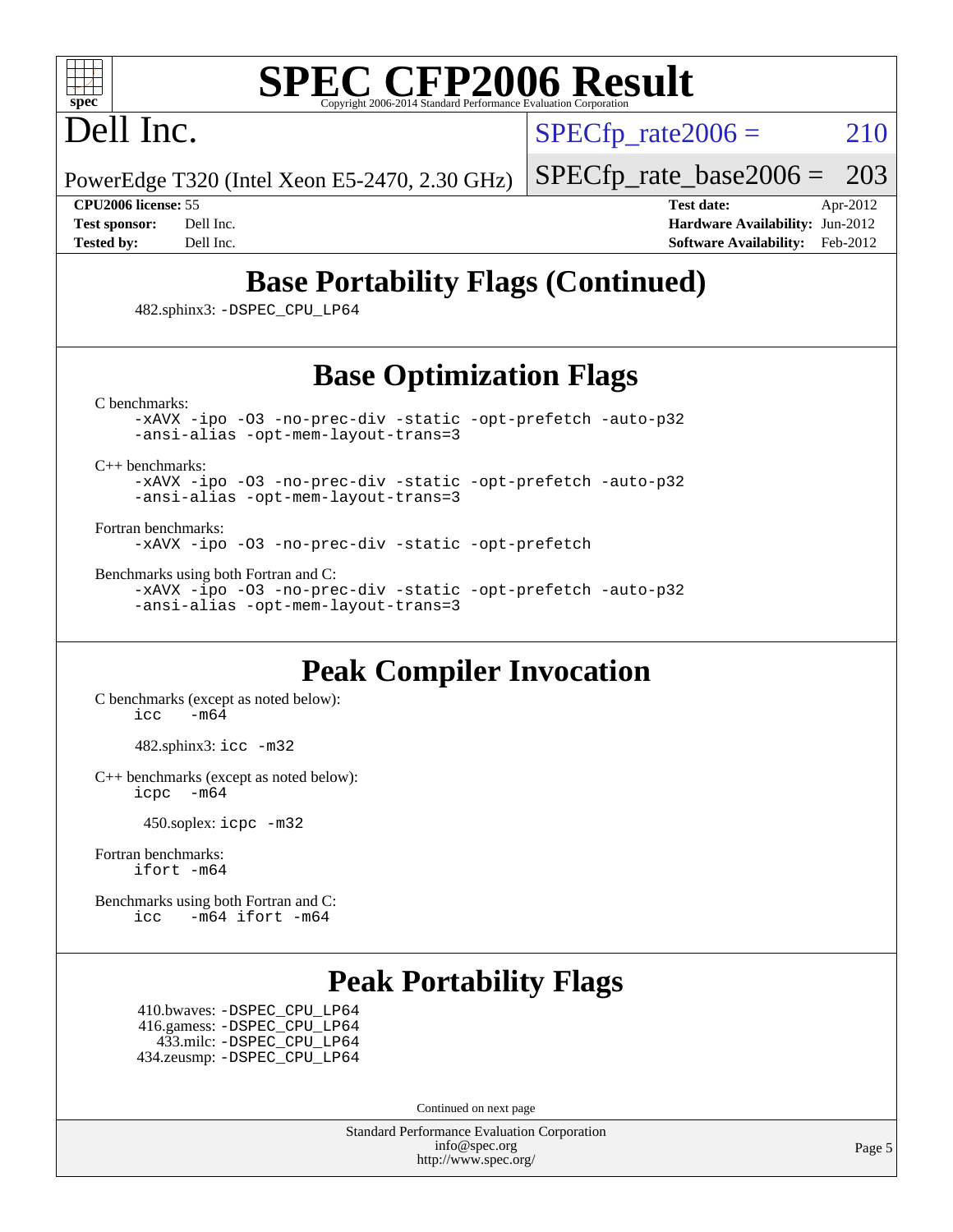

## Dell Inc.

 $SPECTp\_rate2006 = 210$ 

PowerEdge T320 (Intel Xeon E5-2470, 2.30 GHz)

[SPECfp\\_rate\\_base2006 =](http://www.spec.org/auto/cpu2006/Docs/result-fields.html#SPECfpratebase2006) 203

**[CPU2006 license:](http://www.spec.org/auto/cpu2006/Docs/result-fields.html#CPU2006license)** 55 **[Test date:](http://www.spec.org/auto/cpu2006/Docs/result-fields.html#Testdate)** Apr-2012 **[Test sponsor:](http://www.spec.org/auto/cpu2006/Docs/result-fields.html#Testsponsor)** Dell Inc. **[Hardware Availability:](http://www.spec.org/auto/cpu2006/Docs/result-fields.html#HardwareAvailability)** Jun-2012 **[Tested by:](http://www.spec.org/auto/cpu2006/Docs/result-fields.html#Testedby)** Dell Inc. **[Software Availability:](http://www.spec.org/auto/cpu2006/Docs/result-fields.html#SoftwareAvailability)** Feb-2012

### **[Peak Portability Flags \(Continued\)](http://www.spec.org/auto/cpu2006/Docs/result-fields.html#PeakPortabilityFlags)**

| 435.gromacs: -DSPEC_CPU_LP64 -nofor_main    |                                                                |
|---------------------------------------------|----------------------------------------------------------------|
| 436.cactusADM: -DSPEC CPU LP64 -nofor main  |                                                                |
| 437.leslie3d: -DSPEC CPU LP64               |                                                                |
| 444.namd: - DSPEC CPU LP64                  |                                                                |
| 447.dealII: -DSPEC CPU LP64                 |                                                                |
| 453.povray: -DSPEC_CPU_LP64                 |                                                                |
| 454.calculix: - DSPEC CPU LP64 - nofor main |                                                                |
| 459.GemsFDTD: - DSPEC_CPU_LP64              |                                                                |
| 465.tonto: -DSPEC CPU LP64                  |                                                                |
| 470.1bm: - DSPEC CPU LP64                   |                                                                |
|                                             | 481.wrf: -DSPEC CPU_LP64 -DSPEC_CPU_CASE_FLAG -DSPEC_CPU_LINUX |

### **[Peak Optimization Flags](http://www.spec.org/auto/cpu2006/Docs/result-fields.html#PeakOptimizationFlags)**

[C benchmarks](http://www.spec.org/auto/cpu2006/Docs/result-fields.html#Cbenchmarks):

 433.milc: [-xAVX](http://www.spec.org/cpu2006/results/res2012q3/cpu2006-20120703-23463.flags.html#user_peakPASS2_CFLAGSPASS2_LDFLAGS433_milc_f-xAVX)(pass 2) [-prof-gen](http://www.spec.org/cpu2006/results/res2012q3/cpu2006-20120703-23463.flags.html#user_peakPASS1_CFLAGSPASS1_LDFLAGS433_milc_prof_gen_e43856698f6ca7b7e442dfd80e94a8fc)(pass 1) [-ipo](http://www.spec.org/cpu2006/results/res2012q3/cpu2006-20120703-23463.flags.html#user_peakPASS2_CFLAGSPASS2_LDFLAGS433_milc_f-ipo)(pass 2) [-O3](http://www.spec.org/cpu2006/results/res2012q3/cpu2006-20120703-23463.flags.html#user_peakPASS2_CFLAGSPASS2_LDFLAGS433_milc_f-O3)(pass 2) [-no-prec-div](http://www.spec.org/cpu2006/results/res2012q3/cpu2006-20120703-23463.flags.html#user_peakPASS2_CFLAGSPASS2_LDFLAGS433_milc_f-no-prec-div)(pass 2) [-prof-use](http://www.spec.org/cpu2006/results/res2012q3/cpu2006-20120703-23463.flags.html#user_peakPASS2_CFLAGSPASS2_LDFLAGS433_milc_prof_use_bccf7792157ff70d64e32fe3e1250b55)(pass 2) [-static](http://www.spec.org/cpu2006/results/res2012q3/cpu2006-20120703-23463.flags.html#user_peakOPTIMIZE433_milc_f-static) [-auto-ilp32](http://www.spec.org/cpu2006/results/res2012q3/cpu2006-20120703-23463.flags.html#user_peakCOPTIMIZE433_milc_f-auto-ilp32) [-opt-mem-layout-trans=3](http://www.spec.org/cpu2006/results/res2012q3/cpu2006-20120703-23463.flags.html#user_peakCOPTIMIZE433_milc_f-opt-mem-layout-trans_a7b82ad4bd7abf52556d4961a2ae94d5)

 $470$ .lbm: basepeak = yes

482.sphinx3: [-xAVX](http://www.spec.org/cpu2006/results/res2012q3/cpu2006-20120703-23463.flags.html#user_peakOPTIMIZE482_sphinx3_f-xAVX) [-ipo](http://www.spec.org/cpu2006/results/res2012q3/cpu2006-20120703-23463.flags.html#user_peakOPTIMIZE482_sphinx3_f-ipo) [-O3](http://www.spec.org/cpu2006/results/res2012q3/cpu2006-20120703-23463.flags.html#user_peakOPTIMIZE482_sphinx3_f-O3) [-no-prec-div](http://www.spec.org/cpu2006/results/res2012q3/cpu2006-20120703-23463.flags.html#user_peakOPTIMIZE482_sphinx3_f-no-prec-div) [-unroll2](http://www.spec.org/cpu2006/results/res2012q3/cpu2006-20120703-23463.flags.html#user_peakCOPTIMIZE482_sphinx3_f-unroll_784dae83bebfb236979b41d2422d7ec2)

[C++ benchmarks:](http://www.spec.org/auto/cpu2006/Docs/result-fields.html#CXXbenchmarks)

444.namd:  $-x$ AVX(pass 2)  $-p$ rof-gen(pass 1)  $-p$ ipo(pass 2)  $-03$ (pass 2) [-no-prec-div](http://www.spec.org/cpu2006/results/res2012q3/cpu2006-20120703-23463.flags.html#user_peakPASS2_CXXFLAGSPASS2_LDFLAGS444_namd_f-no-prec-div)(pass 2) [-prof-use](http://www.spec.org/cpu2006/results/res2012q3/cpu2006-20120703-23463.flags.html#user_peakPASS2_CXXFLAGSPASS2_LDFLAGS444_namd_prof_use_bccf7792157ff70d64e32fe3e1250b55)(pass 2) [-fno-alias](http://www.spec.org/cpu2006/results/res2012q3/cpu2006-20120703-23463.flags.html#user_peakCXXOPTIMIZE444_namd_f-no-alias_694e77f6c5a51e658e82ccff53a9e63a) [-auto-ilp32](http://www.spec.org/cpu2006/results/res2012q3/cpu2006-20120703-23463.flags.html#user_peakCXXOPTIMIZE444_namd_f-auto-ilp32)

447.dealII: basepeak = yes

 450.soplex: [-xAVX](http://www.spec.org/cpu2006/results/res2012q3/cpu2006-20120703-23463.flags.html#user_peakPASS2_CXXFLAGSPASS2_LDFLAGS450_soplex_f-xAVX)(pass 2) [-prof-gen](http://www.spec.org/cpu2006/results/res2012q3/cpu2006-20120703-23463.flags.html#user_peakPASS1_CXXFLAGSPASS1_LDFLAGS450_soplex_prof_gen_e43856698f6ca7b7e442dfd80e94a8fc)(pass 1) [-ipo](http://www.spec.org/cpu2006/results/res2012q3/cpu2006-20120703-23463.flags.html#user_peakPASS2_CXXFLAGSPASS2_LDFLAGS450_soplex_f-ipo)(pass 2) [-O3](http://www.spec.org/cpu2006/results/res2012q3/cpu2006-20120703-23463.flags.html#user_peakPASS2_CXXFLAGSPASS2_LDFLAGS450_soplex_f-O3)(pass 2) [-no-prec-div](http://www.spec.org/cpu2006/results/res2012q3/cpu2006-20120703-23463.flags.html#user_peakPASS2_CXXFLAGSPASS2_LDFLAGS450_soplex_f-no-prec-div)(pass 2) [-prof-use](http://www.spec.org/cpu2006/results/res2012q3/cpu2006-20120703-23463.flags.html#user_peakPASS2_CXXFLAGSPASS2_LDFLAGS450_soplex_prof_use_bccf7792157ff70d64e32fe3e1250b55)(pass 2) [-opt-malloc-options=3](http://www.spec.org/cpu2006/results/res2012q3/cpu2006-20120703-23463.flags.html#user_peakOPTIMIZE450_soplex_f-opt-malloc-options_13ab9b803cf986b4ee62f0a5998c2238)

 453.povray: [-xAVX](http://www.spec.org/cpu2006/results/res2012q3/cpu2006-20120703-23463.flags.html#user_peakPASS2_CXXFLAGSPASS2_LDFLAGS453_povray_f-xAVX)(pass 2) [-prof-gen](http://www.spec.org/cpu2006/results/res2012q3/cpu2006-20120703-23463.flags.html#user_peakPASS1_CXXFLAGSPASS1_LDFLAGS453_povray_prof_gen_e43856698f6ca7b7e442dfd80e94a8fc)(pass 1) [-ipo](http://www.spec.org/cpu2006/results/res2012q3/cpu2006-20120703-23463.flags.html#user_peakPASS2_CXXFLAGSPASS2_LDFLAGS453_povray_f-ipo)(pass 2) [-O3](http://www.spec.org/cpu2006/results/res2012q3/cpu2006-20120703-23463.flags.html#user_peakPASS2_CXXFLAGSPASS2_LDFLAGS453_povray_f-O3)(pass 2) [-no-prec-div](http://www.spec.org/cpu2006/results/res2012q3/cpu2006-20120703-23463.flags.html#user_peakPASS2_CXXFLAGSPASS2_LDFLAGS453_povray_f-no-prec-div)(pass 2) [-prof-use](http://www.spec.org/cpu2006/results/res2012q3/cpu2006-20120703-23463.flags.html#user_peakPASS2_CXXFLAGSPASS2_LDFLAGS453_povray_prof_use_bccf7792157ff70d64e32fe3e1250b55)(pass 2) [-unroll4](http://www.spec.org/cpu2006/results/res2012q3/cpu2006-20120703-23463.flags.html#user_peakCXXOPTIMIZE453_povray_f-unroll_4e5e4ed65b7fd20bdcd365bec371b81f) [-ansi-alias](http://www.spec.org/cpu2006/results/res2012q3/cpu2006-20120703-23463.flags.html#user_peakCXXOPTIMIZE453_povray_f-ansi-alias)

[Fortran benchmarks](http://www.spec.org/auto/cpu2006/Docs/result-fields.html#Fortranbenchmarks):

410.bwaves:  $-x$ AVX(pass 2)  $-p$ rof-gen(pass 1)  $-p$ o(pass 2)  $-03$ (pass 2) [-no-prec-div](http://www.spec.org/cpu2006/results/res2012q3/cpu2006-20120703-23463.flags.html#user_peakPASS2_FFLAGSPASS2_LDFLAGS410_bwaves_f-no-prec-div)(pass 2) [-prof-use](http://www.spec.org/cpu2006/results/res2012q3/cpu2006-20120703-23463.flags.html#user_peakPASS2_FFLAGSPASS2_LDFLAGS410_bwaves_prof_use_bccf7792157ff70d64e32fe3e1250b55)(pass 2) [-static](http://www.spec.org/cpu2006/results/res2012q3/cpu2006-20120703-23463.flags.html#user_peakOPTIMIZE410_bwaves_f-static)

 416.gamess: [-xAVX](http://www.spec.org/cpu2006/results/res2012q3/cpu2006-20120703-23463.flags.html#user_peakPASS2_FFLAGSPASS2_LDFLAGS416_gamess_f-xAVX)(pass 2) [-prof-gen](http://www.spec.org/cpu2006/results/res2012q3/cpu2006-20120703-23463.flags.html#user_peakPASS1_FFLAGSPASS1_LDFLAGS416_gamess_prof_gen_e43856698f6ca7b7e442dfd80e94a8fc)(pass 1) [-ipo](http://www.spec.org/cpu2006/results/res2012q3/cpu2006-20120703-23463.flags.html#user_peakPASS2_FFLAGSPASS2_LDFLAGS416_gamess_f-ipo)(pass 2) [-O3](http://www.spec.org/cpu2006/results/res2012q3/cpu2006-20120703-23463.flags.html#user_peakPASS2_FFLAGSPASS2_LDFLAGS416_gamess_f-O3)(pass 2) [-no-prec-div](http://www.spec.org/cpu2006/results/res2012q3/cpu2006-20120703-23463.flags.html#user_peakPASS2_FFLAGSPASS2_LDFLAGS416_gamess_f-no-prec-div)(pass 2) [-prof-use](http://www.spec.org/cpu2006/results/res2012q3/cpu2006-20120703-23463.flags.html#user_peakPASS2_FFLAGSPASS2_LDFLAGS416_gamess_prof_use_bccf7792157ff70d64e32fe3e1250b55)(pass 2) [-unroll2](http://www.spec.org/cpu2006/results/res2012q3/cpu2006-20120703-23463.flags.html#user_peakOPTIMIZE416_gamess_f-unroll_784dae83bebfb236979b41d2422d7ec2) [-inline-level=0](http://www.spec.org/cpu2006/results/res2012q3/cpu2006-20120703-23463.flags.html#user_peakOPTIMIZE416_gamess_f-inline-level_318d07a09274ad25e8d15dbfaa68ba50) [-scalar-rep-](http://www.spec.org/cpu2006/results/res2012q3/cpu2006-20120703-23463.flags.html#user_peakOPTIMIZE416_gamess_f-disablescalarrep_abbcad04450fb118e4809c81d83c8a1d) [-static](http://www.spec.org/cpu2006/results/res2012q3/cpu2006-20120703-23463.flags.html#user_peakOPTIMIZE416_gamess_f-static)

Continued on next page